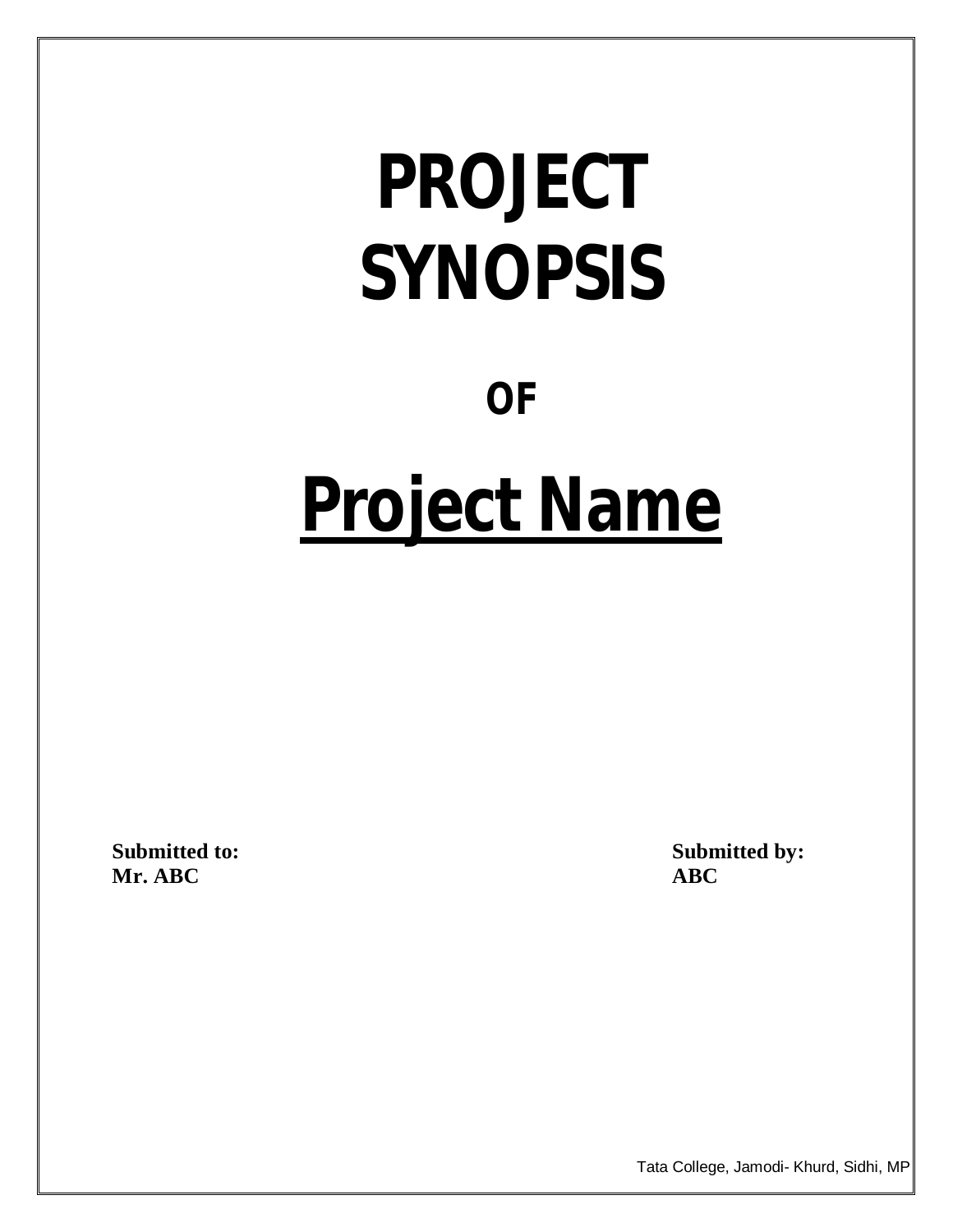# **OBJECTIVE**

The objectives of the system are-

- $\triangleright$  To reduce paperwork.
- $\triangleright$  Reduced operational time.
- $\triangleright$  Increased accuracy and reliability.
- $\triangleright$  Increased operational efficiency.
- Data security**.**

This software package can be readily used by non-programming personal avoiding human handled chance of error. This project is used by two types of users

- i. Students.
- ii. Placement Head.

Students can create their accounts and see the job posts by placement head and also apply for particular job.

Placement Head can maintain daily updates in details and print reports according to need. Administrator is must be an authorized user.

Application can be upgraded according to user's and administrator's requirements with little changes. New features can be added as per requirements.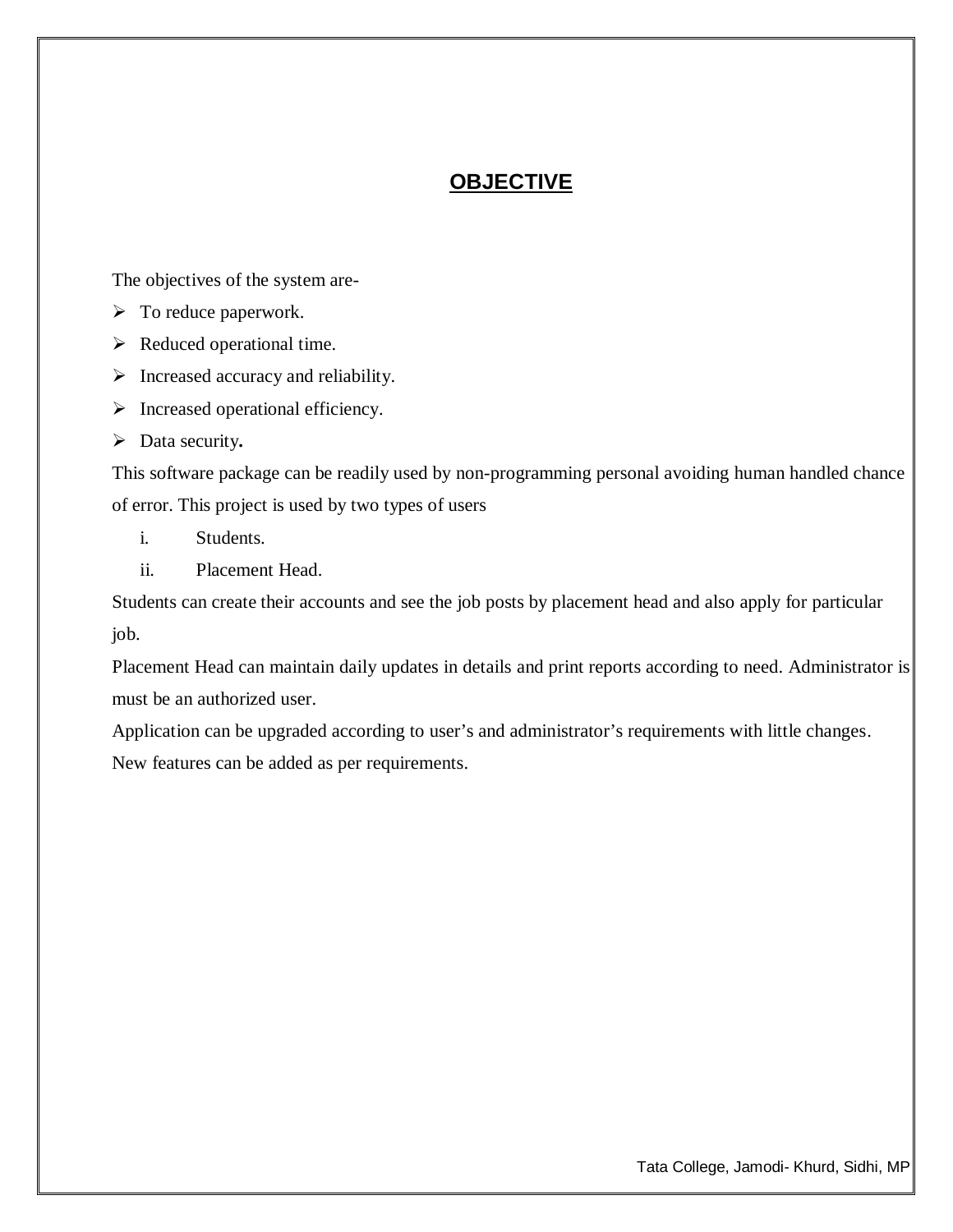# **MODIFICATION AND IMPROVEMENT OVER THE EXISTING IMPLEMENTATION**

## **Present State:**

- No Software present at all.
- Time consumed in accessing the records of the students.
- Manual creation of lists of eligible and not eligible students.
- Students are informed by sending mail to them manually.
- Headache of placement cell is more to manage the information of students manually.
- More time taken to registration of students on registration forms.

### **After implementation of project:**

- Easy to use GUI.
- Students can register online no rush for registration in Placement department.
- Respective eligible students can get informed by email automatically.
- List of eligible students can be made on single click.
- Report of students according to need of placement cell can be generated easily.
- Burden of Placement cell decreases.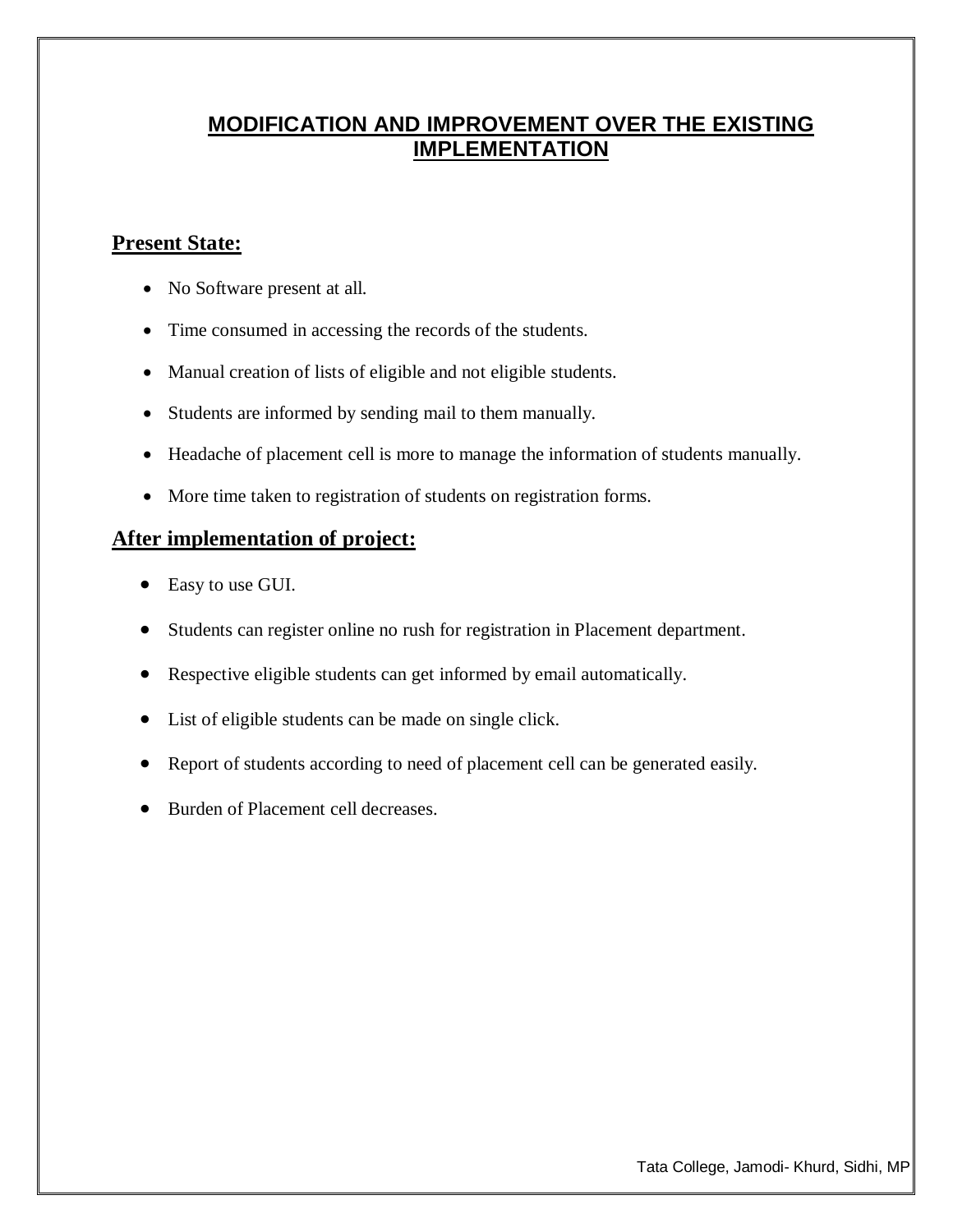### **SCOPE**

This project has a large scope as it has the following features which help in making it easy to use, understand and modify it:

- Automation of Placement Procedure
- $\triangleright$  No Need to do Paper Work.
- $\triangleright$  To save the environment by using paper free work.
- $\triangleright$  To increase the accuracy and efficiency of the placement procedure.
- > Management of Student Data.

This software package can be readily used by non-programming personal avoiding human handled chance of error. This project is used by two types of users

- iii. Students.
- iv. Placement Head.

#### **Main Points are:-**

- Simplified Management of Student Profiles.
- Job Posting.
- Selection Results.
- Real-time Information Publishing through system alerts.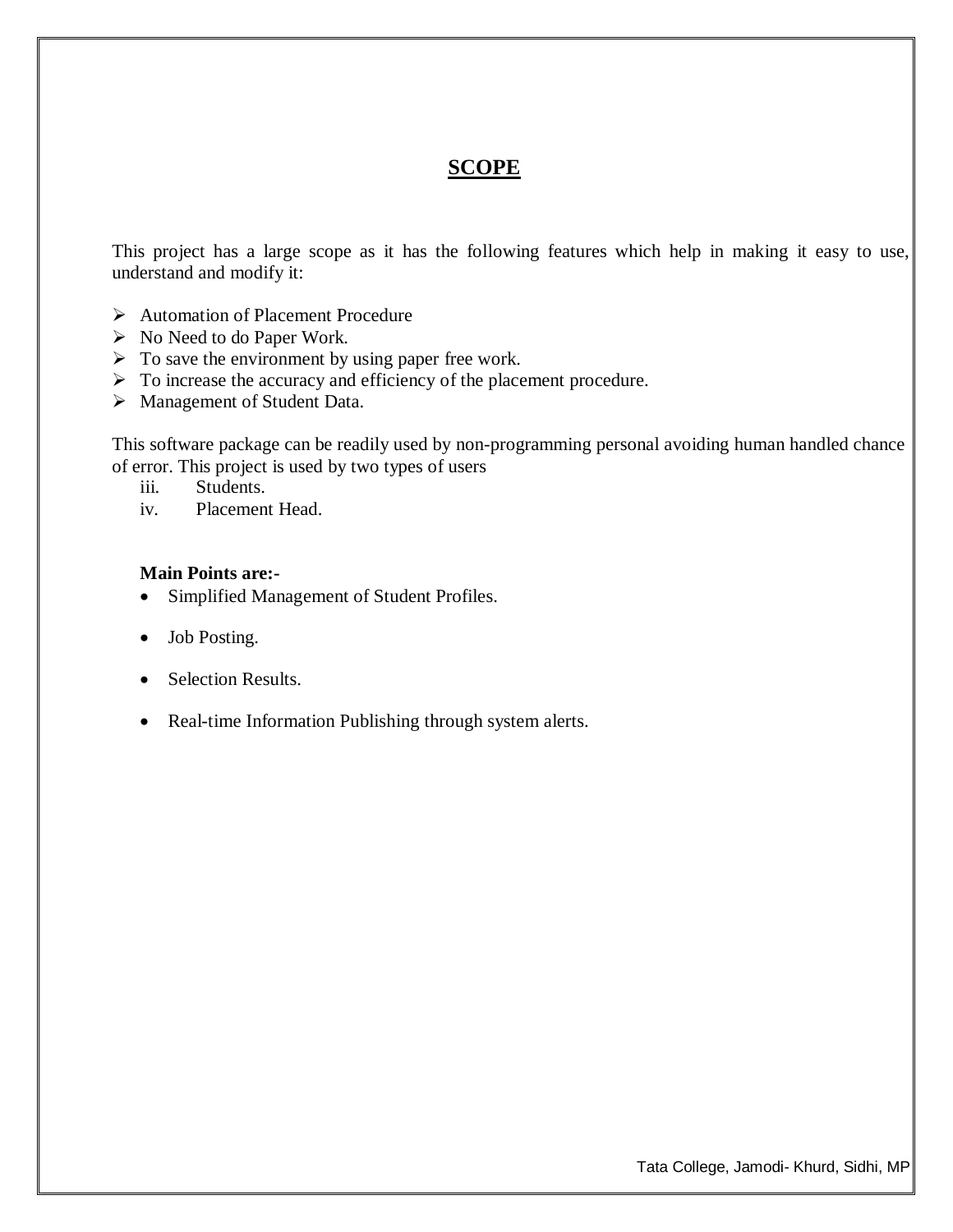# **SIGNIFICANCE OF PROJECT**

The significance of the project is to provide the following benefits:

- The significance of project is to automate the Placement process of the institute.
- There is no worry of checking the Placement department time to time.
- Students get emails for updates related to companies for which they are eligible.
- Placement cell also can create lists on the basis of requirement of company there is no need to do it manually.
- Placement reports i.e. Company wise report, Branch wise report & Package wise report etc.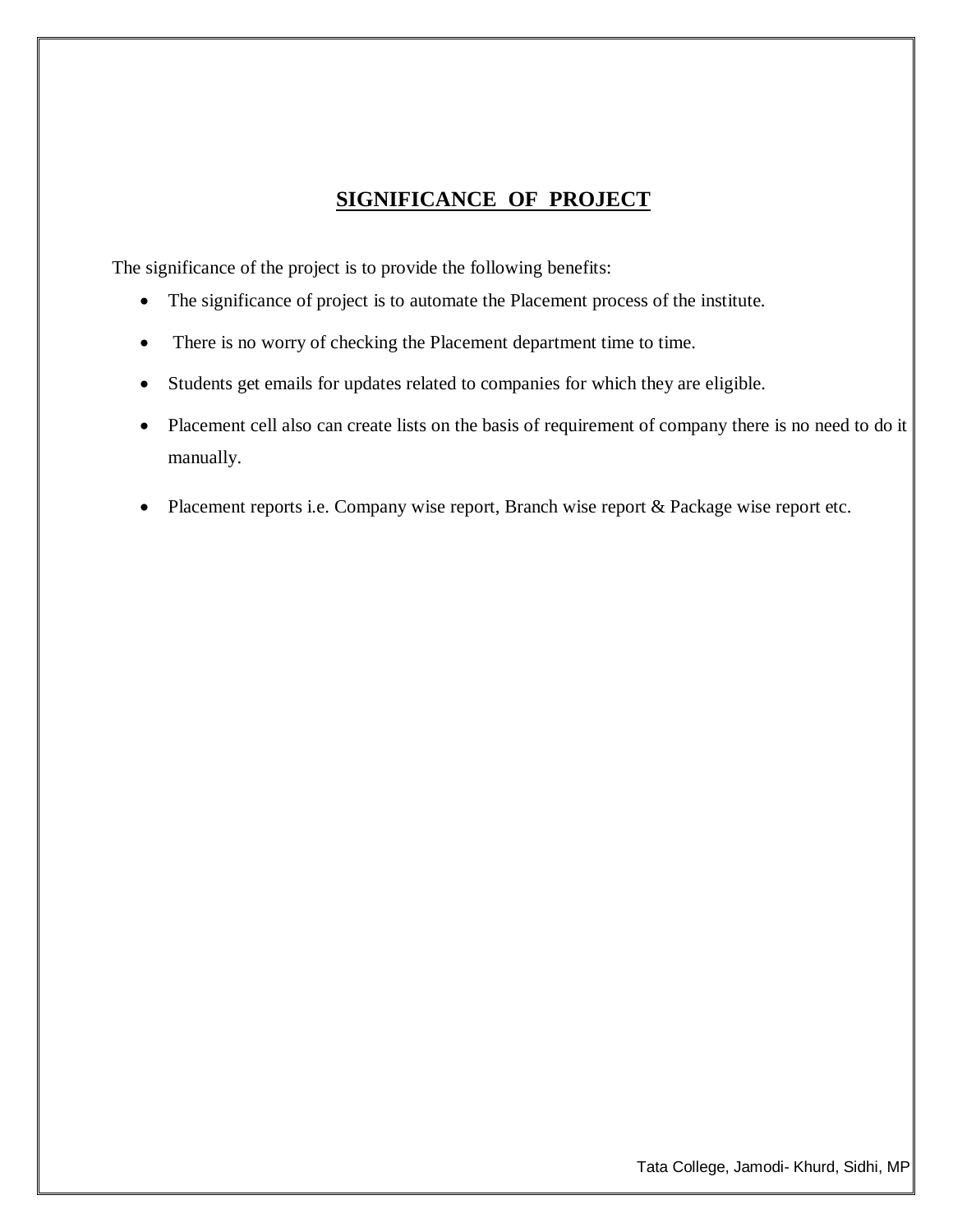# **TOOLS AND TECHNOLOGY USED**

#### **Tool**:

- **Visual Studio 2010**: Microsoft Visual Studio is a powerful IDE that ensures quality code throughout the entire application lifecycle, from design to deployment. Whether you're developing applications for SharePoint, the web, Windows, Windows Phone, and beyond, Visual Studio is your ultimate all-in-one solution.
- **MSSQL**: Microsoft SQL Server is a relational database management system developed by Microsoft. As a database, it is a software product whose primary function is to store and retrieve data as requested by other software applications, be it those on the same computer or those running on another computer across a network (including the Internet). There are at least a dozen different editions of Microsoft SQL Server aimed at different audiences and for different workloads (ranging from small applications that store and retrieve data on the same computer, to millions of users and computers that access huge amounts of data from the Internet at the same time).

#### **Technology:**

- **ASP.Net** : ASP.NET is a Web application framework developed and marketed by Microsoft to allow programmers to build dynamic Web sites, Web applications and Web services. It was first released in January 2002 with version 1.0 of the .NET Framework, and is the successor to Microsoft's Active Server Pages (ASP) technology. ASP.NET is built on the Common Language Runtime (CLR), allowing programmers to write ASP.NET code using any supported .NET language. The ASP.NET SOAP extension framework allows ASP.NET components to process SOAP messages.
- **C#.Net:** C#.Net is a programming language developed by Microsoft.
- **SQL**: SQL is a structured query language used for querying database.
- **HTML**: It is used for giving eye catching look to the website. And also providing easy to use GUI.
- **CSS**: CSS is cascading style sheet which is used to give designer look to HTML using the external file.
- **Java script**: Java script is used for client side scripting which can help in using validation on the website and many more other functions.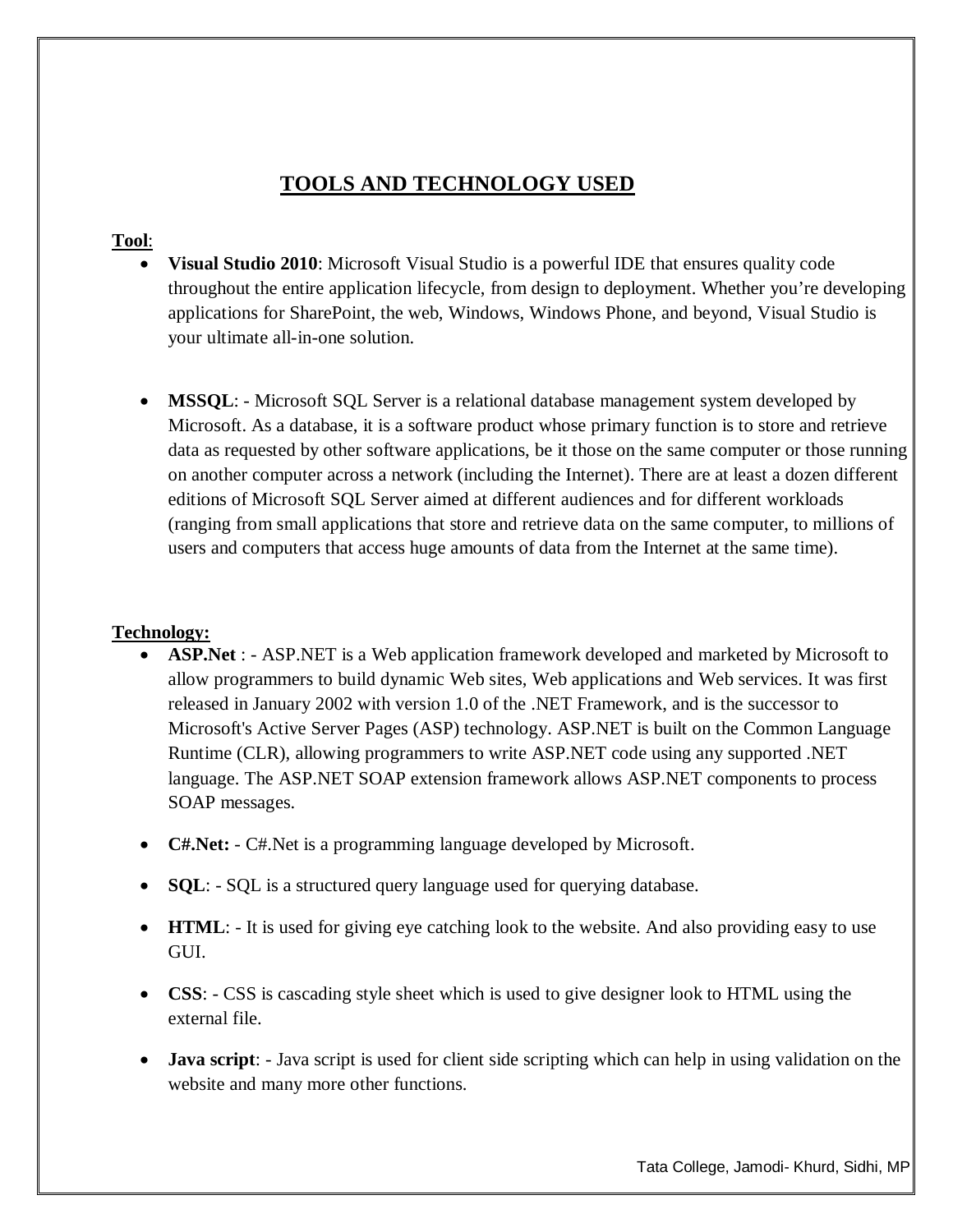# **TIME FRAME REQUIRED FOR VARIOUS STAGES OF PROJECT IMPLEMENTATION**

| Sr. | <b>PHASES</b>                             | <b>TIME DURATION</b> |
|-----|-------------------------------------------|----------------------|
| No. |                                           |                      |
| 1.  | <b>Software Requirement Specification</b> | 2 weeks              |
| 2.  | <b>System Design</b>                      | 3 weeks              |
| 3.  | Coding                                    | 4 weeks              |
| 4.  | Implementation                            | 5 weeks              |
| 5.  | Testing                                   | 1 week               |